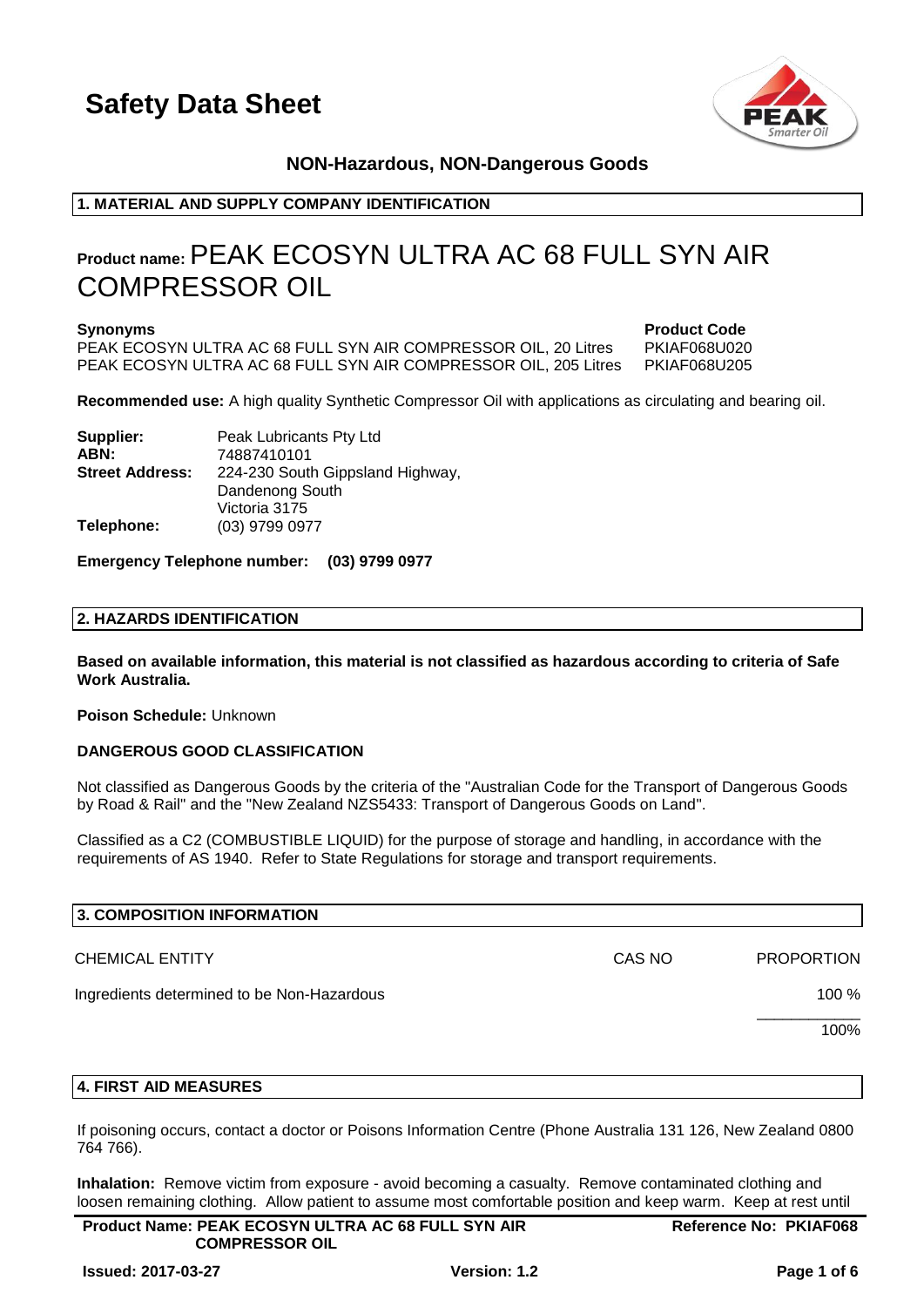

fully recovered. Seek medical advice if effects persist.

**Skin Contact:** If skin or hair contact occurs, remove contaminated clothing and flush skin and hair with running water. If swelling, redness, blistering or irritation occurs seek medical assistance.

**Eye contact:** If in eyes wash out immediately with water. In all cases of eye contamination it is a sensible precaution to seek medical advice.

**Ingestion:** Rinse mouth with water. If swallowed, do NOT induce vomiting. Give a glass of water to drink. Never give anything by the mouth to an unconscious patient. If vomiting occurs give further water. Seek medical advice.

**PPE for First Aiders:** Wear safety shoes, overalls, gloves, safety glasses. Available information suggests that gloves made from nitrile rubber should be suitable for intermittent contact. However, due to variations in glove construction and local conditions, the user should make a final assessment. Always wash hands before smoking, eating, drinking or using the toilet. Wash contaminated clothing and other protective equipment before storing or re-using.

**Notes to physician:** Treat symptomatically.

### **5. FIRE FIGHTING MEASURES**

**Hazchem Code:** Not applicable.

**Suitable extinguishing media:** If material is involved in a fire use water fog (or if unavailable fine water spray), alcohol resistant foam, standard foam, dry agent (carbon dioxide, dry chemical powder).

**Specific hazards:** Combustible liquid.

**Fire fighting further advice:** On burning or decomposing may emit toxic fumes. Fire fighters to wear selfcontained breathing apparatus and suitable protective clothing if risk of exposure to vapour or products of combustion or decomposition.

# **6. ACCIDENTAL RELEASE MEASURES**

### **SMALL SPILLS**

Wear protective equipment to prevent skin and eye contamination. Avoid inhalation of vapours or dust. Wipe up with absorbent (clean rag or paper towels). Collect and seal in properly labelled containers or drums for disposal.

### **LARGE SPILLS**

Clear area of all unprotected personnel. Slippery when spilt. Avoid accidents, clean up immediately. Wear protective equipment to prevent skin and eye contamination and the inhalation of vapours. Work up wind or increase ventilation. Contain - prevent run off into drains and waterways. Use absorbent (soil, sand or other inert material). Collect and seal in properly labelled containers or drums for disposal. If contamination of crops, sewers or waterways has occurred advise local emergency services.

### **Dangerous Goods - Initial Emergency Response Guide No:** Not applicable

# **7. HANDLING AND STORAGE**

**Handling:** Avoid eye contact and repeated or prolonged skin contact. Avoid inhalation of vapour, mist or aerosols.

**Storage:** Store in a cool, dry, well-ventilated place and out of direct sunlight. Store away from foodstuffs. Store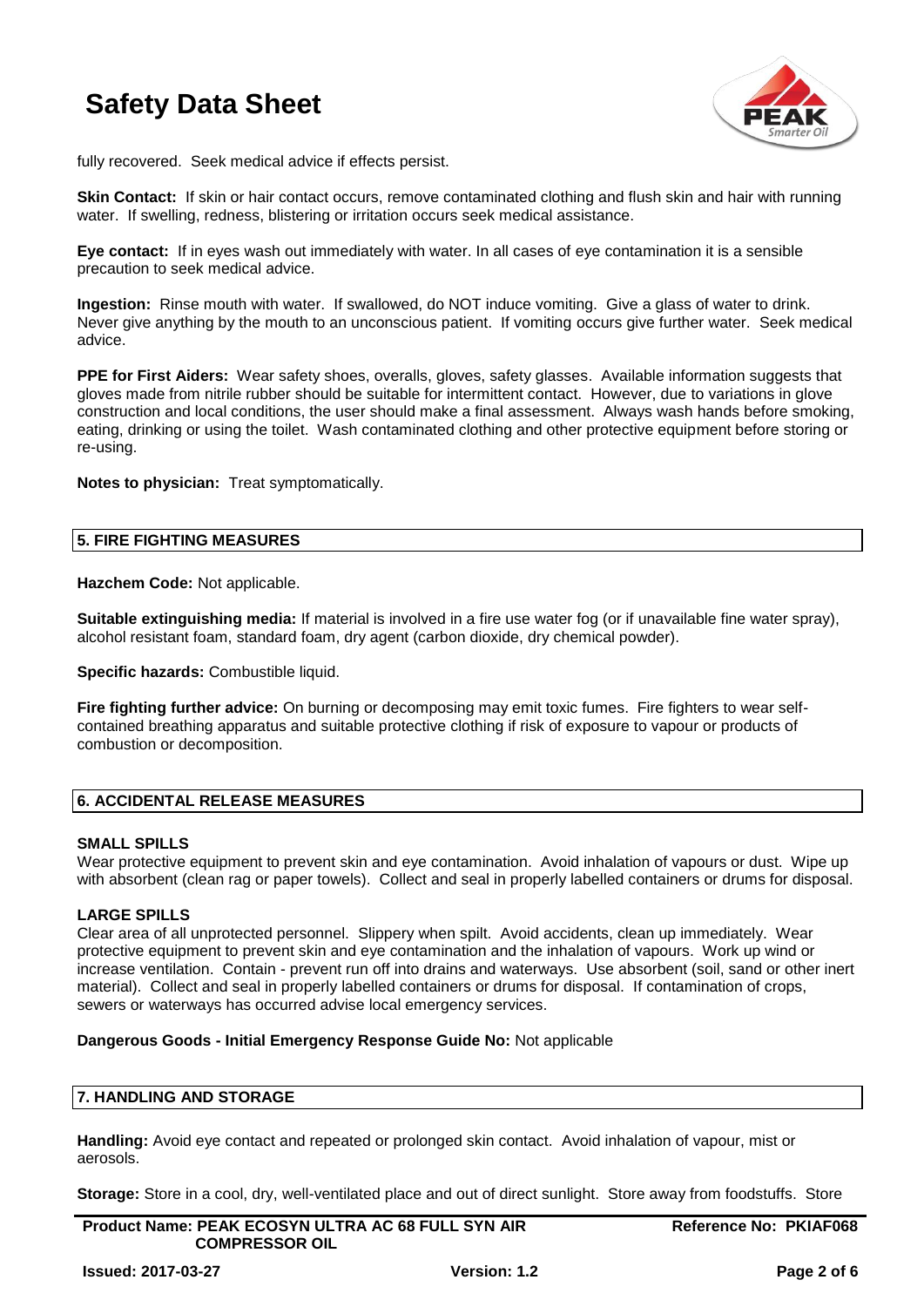

away from incompatible materials described in Section 10. Store away from sources of heat and/or ignition. Keep container standing upright. Keep containers closed when not in use - check regularly for leaks.

Classified as a C2 (COMBUSTIBLE LIQUID) for the purpose of storage and handling, in accordance with the requirements of AS 1940. Refer to State Regulations for storage and transport requirements.

# **8. EXPOSURE CONTROLS / PERSONAL PROTECTION**

**National occupational exposure limits:** No value assigned for this specific material by Safe Work Australia.

**Biological Limit Values:** As per the "National Model Regulations for the Control of Workplace Hazardous Substances (Safe Work Australia)" the ingredients in this material do not have a Biological Limit Allocated.

**Engineering Measures:** Natural ventilation should be adequate under normal use conditions.

**Personal Protection Equipment:** SAFETY SHOES, OVERALLS, GLOVES, SAFETY GLASSES.

Personal protective equipment (PPE) must be suitable for the nature of the work and any hazard associated with the work as identified by the risk assessment conducted.

Wear safety shoes, overalls, gloves, safety glasses. Available information suggests that gloves made from nitrile rubber should be suitable for intermittent contact. However, due to variations in glove construction and local conditions, the user should make a final assessment. Always wash hands before smoking, eating, drinking or using the toilet. Wash contaminated clothing and other protective equipment before storing or re-using.

**Hygiene measures:** Keep away from food, drink and animal feeding stuffs. When using do not eat, drink or smoke. Wash hands prior to eating, drinking or smoking. Avoid contact with clothing. Avoid eye contact and repeated or prolonged skin contact. Avoid inhalation of vapour, mist or aerosols. Ensure that eyewash stations and safety showers are close to the workstation location.

# **9. PHYSICAL AND CHEMICAL PROPERTIES**

| Form:<br>Colour:<br>Odour:                                                                                                                                                                                                                                                                                                                | Liquid<br>N Av<br>Characterisitc |                                                                                                                               |
|-------------------------------------------------------------------------------------------------------------------------------------------------------------------------------------------------------------------------------------------------------------------------------------------------------------------------------------------|----------------------------------|-------------------------------------------------------------------------------------------------------------------------------|
| Solubility:<br><b>Specific Gravity:</b><br>Density:<br><b>Relative Vapour Density (air=1):</b><br>Vapour Pressure (20 °C):<br>Flash Point (°C):<br>Flammability Limits (%):<br><b>Autoignition Temperature (°C):</b><br>Melting Point/Range (°C):<br><b>Boiling Point/Range (°C):</b><br>pH:<br><b>Viscosity:</b><br>Total VOC (g/Litre): |                                  | N Av<br>N Av<br>0.8355 g/mL @ 15°C<br>N Av<br>N Av<br>> 210<br>N Av<br>N Av<br>N Av<br>N Av<br>N Av<br>68 cSt @ 40 °C<br>N Av |

(Typical values only - consult specification sheet)  $N Av = Not available, N App = Not applicable$ 

### **10. STABILITY AND REACTIVITY**

**Product Name: PEAK ECOSYN ULTRA AC 68 FULL SYN AIR COMPRESSOR OIL**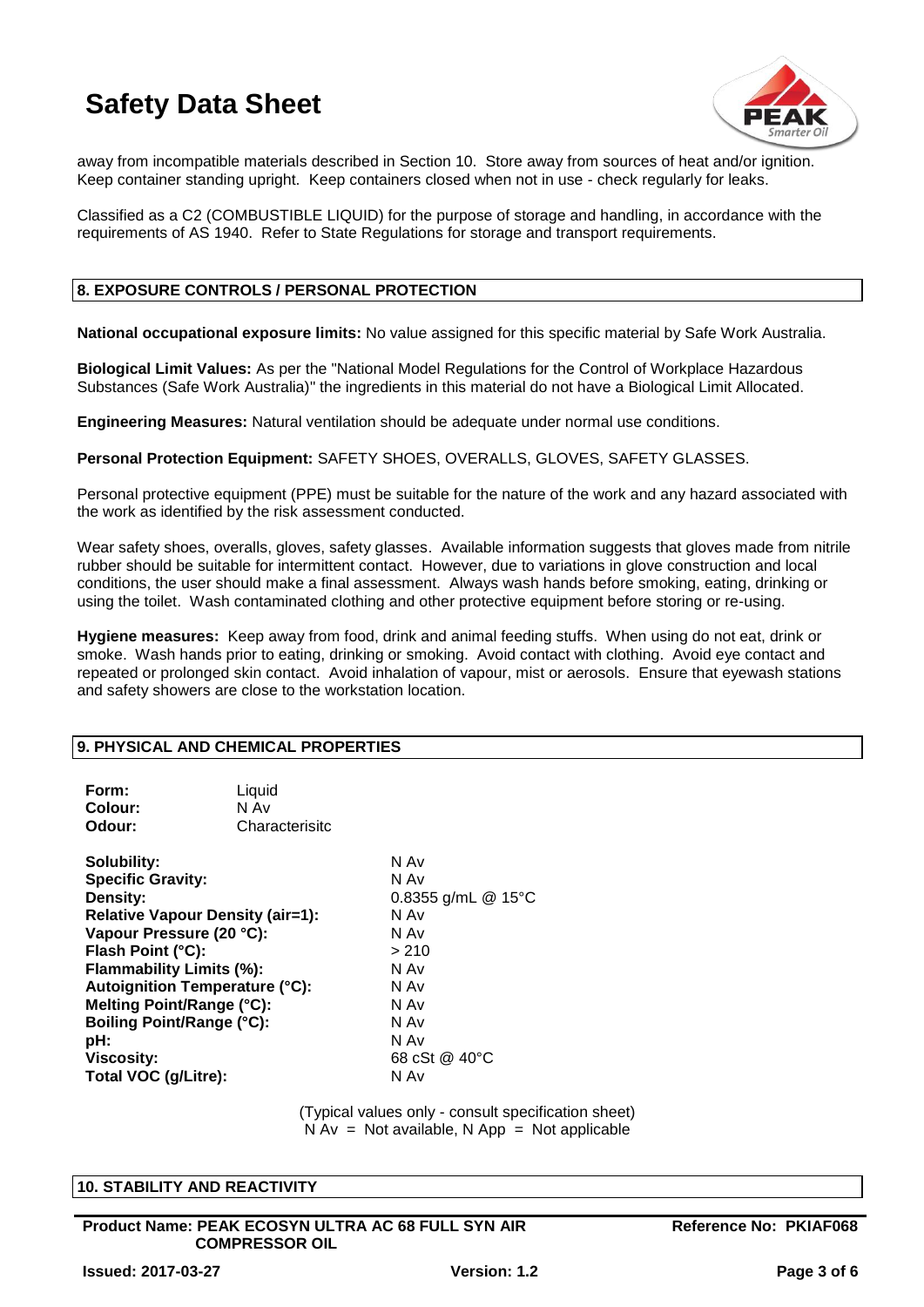

**Chemical stability:** This material is thermally stable when stored and used as directed.

**Conditions to avoid:** Elevated temperatures and sources of ignition.

**Incompatible materials:** Oxidising agents.

**Hazardous decomposition products:** Oxides of carbon and nitrogen, smoke and other toxic fumes.

**Hazardous reactions:** No known hazardous reactions.

### **11. TOXICOLOGICAL INFORMATION**

No adverse health effects expected if the product is handled in accordance with this Safety Data Sheet and the product label. Symptoms or effects that may arise if the product is mishandled and overexposure occurs are:

### **Acute Effects**

**Inhalation:** Material may be an irritant to mucous membranes and respiratory tract.

**Skin contact:** Contact with skin may result in irritation.

**Ingestion:** Swallowing can result in nausea, vomiting and irritation of the gastrointestinal tract.

**Eye contact:** May be an eye irritant.

### **Acute toxicity**

**Inhalation:** This material has been classified as non-hazardous. Acute toxicity estimate (based on ingredients): LC50 > 20.0 mg/L for vapours or LC50 > 5.0 mg/L for dust and mist or LC50 > 20,000 ppm for gas

**Skin contact:** This material has been classified as non-hazardous. Acute toxicity estimate (based on ingredients): >2,000 mg/Kg bw

**Ingestion:** This material has been classified as non-hazardous. Acute toxicity estimate (based on ingredients): >2,000 mg/Kg bw

**Corrosion/Irritancy:** Eye: this material has been classified as not corrosive or irritating to eyes. Skin: this material has been classified as not corrosive or irritating to skin.

**Sensitisation:** Inhalation: this material has been classified as not a respiratory sensitiser. Skin: this material has been classified as not a skin sensitiser.

**Aspiration hazard:** This material has been classified as non-hazardous.

**Specific target organ toxicity (single exposure):** This material has been classified as non-hazardous.

### **Chronic Toxicity**

**Mutagenicity:** This material has been classified as non-hazardous.

**Carcinogenicity:** This material has been classified as non-hazardous.

**Reproductive toxicity (including via lactation):** This material has been classified as non-hazardous.

**Specific target organ toxicity (repeat exposure):** This material has been classified as non-hazardous.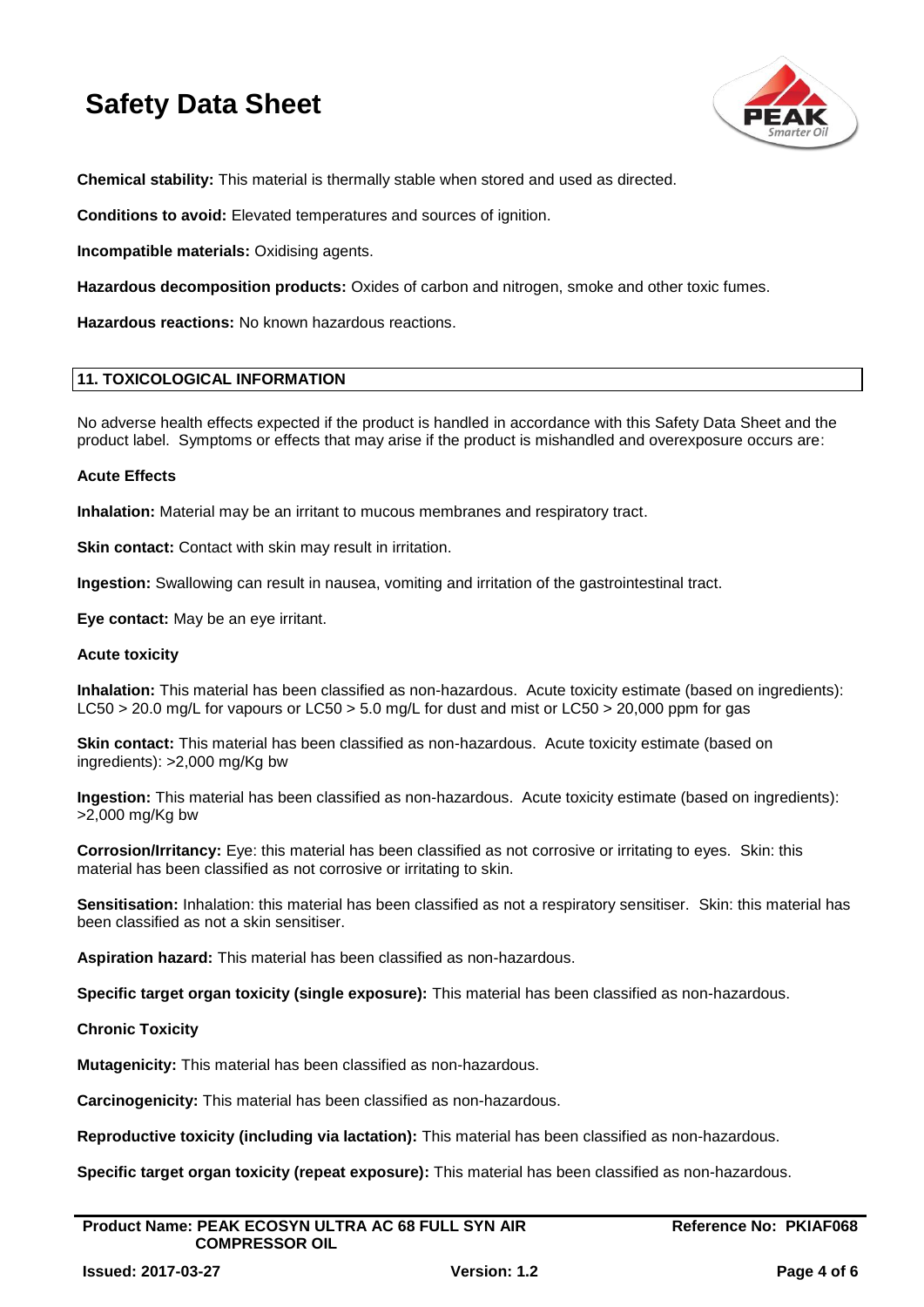

# **12. ECOLOGICAL INFORMATION**

Avoid contaminating waterways.

**Acute aquatic hazard:** This material has been classified as non-hazardous. Acute toxicity estimate (based on ingredients): >100 mg/L

**Long-term aquatic hazard:** This material has been classified as non-hazardous. Non-rapidly or rapidly degradable substance for which there are adequate chronic toxicity data available OR in the absence of chronic toxicity data, Acute toxicity estimate (based on ingredients): >100 mg/L, where the substance is not rapidly degradable and/or BCF  $<$  500 and/or log  $K_{ow}$   $<$  4.

**Ecotoxicity:** No information available.

**Persistence and degradability:** No information available.

**Bioaccumulative potential:** No information available.

**Mobility:** No information available.

### **13. DISPOSAL CONSIDERATIONS**

Persons conducting disposal, recycling or reclamation activities should ensure that appropriate personal protection equipment is used, see "Section 8. Exposure Controls and Personal Protection" of this SDS.

If possible material and its container should be recycled. If material or container cannot be recycled, dispose in accordance with local, regional, national and international Regulations.

### **14. TRANSPORT INFORMATION**

# **ROAD AND RAIL TRANSPORT**

Not classified as Dangerous Goods by the criteria of the "Australian Code for the Transport of Dangerous Goods by Road & Rail" and the "New Zealand NZS5433: Transport of Dangerous Goods on Land".

### **MARINE TRANSPORT**

Not classified as Dangerous Goods by the criteria of the International Maritime Dangerous Goods Code (IMDG Code) for transport by sea.

### **AIR TRANSPORT**

Not classified as Dangerous Goods by the criteria of the International Air Transport Association (IATA) Dangerous Goods Regulations for transport by air.

# **15. REGULATORY INFORMATION**

# **This material is not subject to the following international agreements:**

Montreal Protocol (Ozone depleting substances)

The Stockholm Convention (Persistent Organic Pollutants)

The Rotterdam Convention (Prior Informed Consent)

Basel Convention (Hazardous Waste)

International Convention for the Prevention of Pollution from Ships (MARPOL)

# **This material/constituent(s) is covered by the following requirements:**

• All components of this product are listed on or exempt from the Australian Inventory of Chemical Substances (AICS).

• All components of this product are listed on or exempt from the New Zealand Inventory of Chemical

**Product Name: PEAK ECOSYN ULTRA AC 68 FULL SYN AIR COMPRESSOR OIL Reference No: PKIAF068**